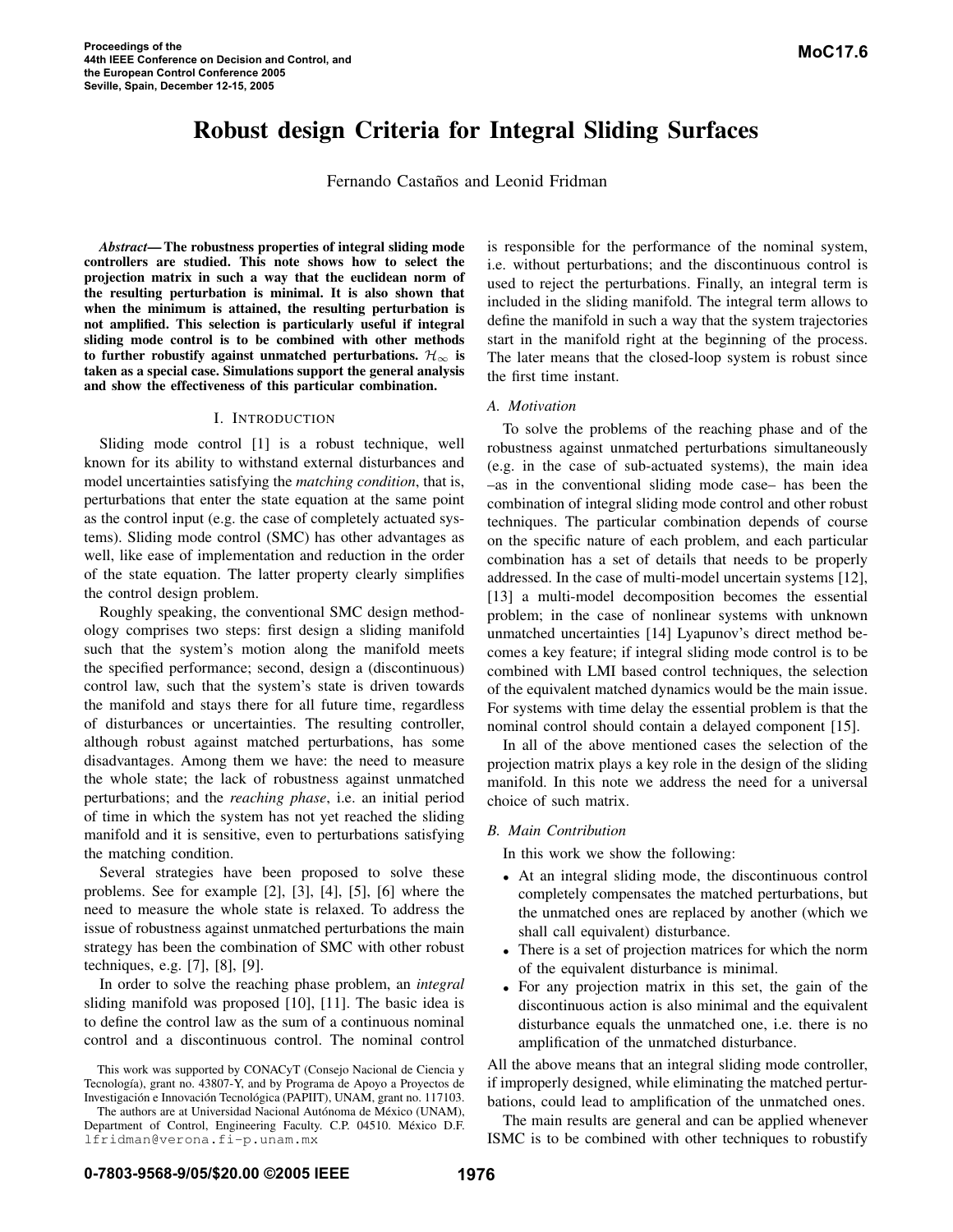against unmatched disturbances. In this note  $\mathcal{H}_{\infty}$  control is taken as a specific case. Simulations support the validity of the analysis developed and show that the performance of an  $H_{\infty}$  controller can be increased by this particular combination.

## *C. Paper's Structure*

In the next section we present a short review of ISMC and state the problem formally. In section III the problem stated is solved and different interpretations are given to the results. In section IV we analyze the combination of ISM with  $\mathcal{H}_{\infty}$ control. The conclusions are in section V.

## II. PROBLEM STATEMENT

## *A. Preliminaries, ISMC*

Consider a nonlinear system of the form

$$
\dot{x} = f(x, t) + Bu(x, t) + \phi(x, t),
$$
 (1)

where  $x \in \mathbb{R}^n$  is the state,  $t \in \mathbb{R}$  represents time,  $u(x, t) \in$  $\mathbb{R}^m$  is the control action and  $\phi(x, t)$  is a perturbation due to model uncertainties or external disturbances. The following assumptions are made:

*Assumption 1:* rank  $B = m$ .

*Assumption 2:* The actual value of  $\phi(x, t)$  is of course unknown, but it is bounded by a known function  $\overline{\phi}(x, t) \in$  $\mathcal{L}_{\infty}$ , i.e.  $\|\phi(x,t)\| \leq \bar{\phi}(x,t)$  for all x and t.

In the ISMC approach, a law of the form

$$
u(x,t) = u_0(x,t) + u_1(x,t)
$$

is proposed. The nominal control  $u_0(x, t)$  is responsible for the performance of the nominal system;  $u_1(x, t)$  is a discontinuous control action that rejects the perturbations by ensuring the sliding motion. The sliding manifold is defined by the set  $\{x \mid s(x,t)=0\}$ , with

$$
s(x,t) = G\Big[x(t) - x(t_0) - \int_{t_0}^t \big(f(x,\tau) + Bu_0(x,\tau)\big) d\tau\Big].
$$
\n(2)

 $G \in \mathbb{R}^{m \times n}$  is a projection matrix which must satisfy:

*Assumption 3:* The matrix product GB is invertible. The term

$$
x(t_0) + \int_{t_0}^t \left( f(x,\tau) + Bu_0(x,\tau) \right) d\tau
$$

in (2) can be thought as a trajectory of the system in the absence of perturbations and in the presence of the nominal control  $u_0$ , that is, as a nominal trajectory for a given initial condition  $x(t_0)$ . With this remark in mind,  $s(x, t)$  can be considered a penalizing factor of the difference between the actual and the nominal trajectories, projected along G (hence the name *projection matrix*, not to be confused with a projection operator). Notice that at  $t = t_0$ ,  $s(x, t) = 0$ , so the system always starts at the sliding manifold.

The discontinuous control  $u_1$  is usually selected as

$$
u_1(x,t) = -\rho(x,t) \frac{(GB)^T s(x,t)}{\|(GB)^T s(x,t)\|},
$$
\n(3)

where  $\rho(x, t)$  is a gain high enough to enforce the sliding motion. To simplify notation we will omit some of the functions' arguments from now on.

# *B. Analysis of the Unmatched Perturbation*

Before we analyse the effect of the unmatched perturbation it is convenient to introduce the following proposition

*Proposition 1:* For any matrix  $B \in \mathbb{R}^{n \times m}$  satisfying Assumption 1, the identity

$$
I_n = BB^+ + B^\perp B^{\perp +}
$$

holds, where  $B^+$  is understood as the left inverse of B, that is  $B^+ = (B^T B)^{-1} B^T$  and the columns of  $B^{\perp} \in \mathbb{R}^{n \times (n-m)}$ span the null space of  $B<sup>T</sup>$ .

*Proof:* Consider a matrix

$$
P = \begin{bmatrix} B^+ \\ B^{\perp +} \end{bmatrix}.
$$

This matrix is clearly non-singular since it's inverse is given by  $P^{-1} = \begin{bmatrix} B & B^{\perp} \end{bmatrix}$ , that is

$$
P \cdot P^{-1} = \begin{bmatrix} B^+ B & 0 \\ 0 & B^{\perp +} B^{\perp} \end{bmatrix} = \begin{bmatrix} I_m & 0 \\ 0 & I_{n-m} \end{bmatrix}.
$$

By reversing the order of the operands we get  $P^{-1} \cdot P =$  $BB^+ + B^{\perp}B^{\perp +} = I_n.$ 

Now we can project the perturbation  $\phi$  into the matched and unmatched spaces

$$
\phi=\phi_{\mathrm{m}}+\phi_{\mathrm{u}},\quad \phi_{\mathrm{m}}\triangleq B B^+\phi,\quad \phi_{\mathrm{u}}\triangleq B^{\perp} B^{\perp+}\phi,
$$

where  $\phi_{\rm m}$  and  $\phi_{\rm u}$  are the components that belong to the matched and unmatched spaces respectively.

To determine the motion equations at the sliding manifold we use the equivalent control method [1]. The derivative of s along time is

$$
\dot{s} = G \left[ f + B(u_0 + u_1) + BB^+ \phi + B^\perp B^{\perp +} \phi \right] -
$$
  

$$
- G \left[ f + Bu_0 \right]
$$
  

$$
= GB(u_1 + B^+ \phi) + G\phi_u.
$$

The equivalent control is obtained by solving the equation  $\dot{s}=0$  for  $u_{1\text{eq}}$ 

$$
u_{1\text{eq}} = -B^{+}\phi - (GB)^{-1}G\phi_{\text{u}}.\tag{4}
$$

*Remark 1:* In the majority of the papers dealing with SMC, perturbations are assumed to be matched and the term on the far right is usually ignored.

By substituting  $u_{1\text{eq}}$  for  $u_1$  in (1) we obtain the sliding dynamics

$$
\dot{x}_{\text{eq}} = f + B(u_0 - B^+ \phi - (GB)^{-1} G \phi_u) + B B^+ \phi + B^{\perp} B^{\perp +} \phi
$$
\n(5)

$$
= f + Bu_0 + [I - B(GB)^{-1}G] \phi_u.
$$
 (6)

From the last equation we can draw several conclusions. First, the dynamics at the sliding manifold do not contain the matched perturbation: it has been successfully rejected. Second, with respect to conventional SMC, we have gained some extra degrees of freedom. We can use  $u_0$  to stabilize the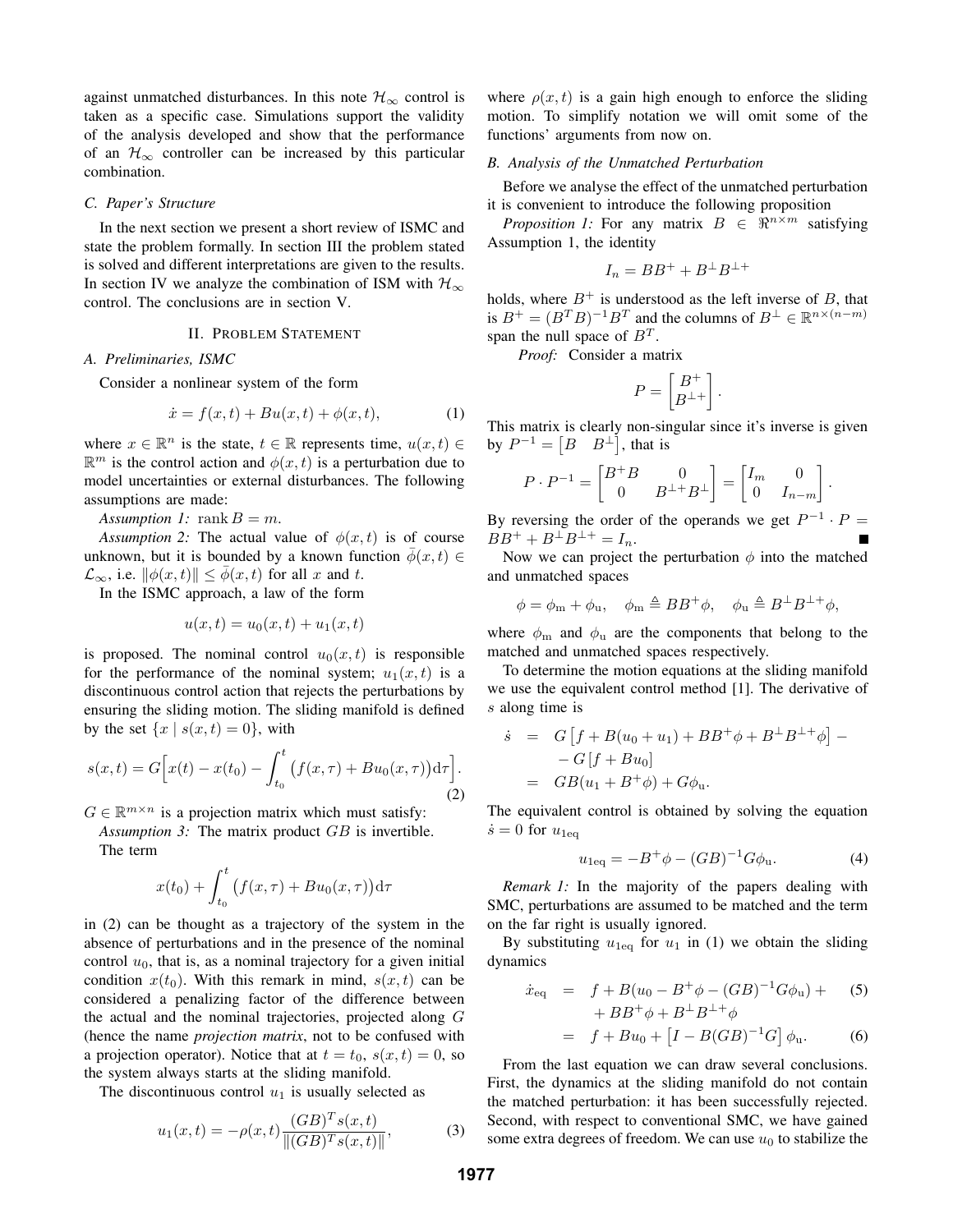nominal system and to treat the unmatched perturbation. The projection matrix G can now be considered a free parameter. Third, the order of the equivalent dynamics is equal to that of the original system, that is, there is *no order reduction*. This is the "price" we pay in return for the extra degrees of freedom and the elimination of the reaching phase. And fourth, the unmatched perturbation is now multiplied by a matrix

$$
\Gamma \triangleq [I - B(GB)^{-1}G]
$$

.

Another way to look at this, is that we have traded the original perturbation  $\phi_{\rm m} + \phi_{\rm u}$ , for a new one:  $\phi_{\rm eq} \triangleq \Gamma \phi_{\rm u}$ .

# *C. Specific Questions*

Matrix  $\Gamma$  is the main concern of this note. We would like to pose two specific questions regarding Γ:

- 1) Is there a  $G^*$ , such that norm of the equivalent perturbation  $\phi_{\text{eq}}$  is minimal?
- 2) Does matrix Γ amplify the unmatched perturbation? i.e. is the norm of  $\phi_{eq}$  greater than the norm of  $\phi_u$ ?

These questions make sense whenever we are considering unmatched perturbations and  $u_0$  is to be designed with robustness against unmatched uncertainty in mind.

#### III. MAIN RESULTS

In this section we answer the questions formulated in the problem statement and make some comments on the answers.

*Proposition 2:*  $B<sup>T</sup>$  is a matrix which minimizes the norm of  $\phi_{\text{eq}}$ , i.e.

$$
G^* = B^T = \arg\min_{G \in \mathbb{R}^{m \times n}} \left\| \left[ I - B \left( GB \right)^{-1} G \right] \phi_u \right\|_2 \quad (7)
$$
  
*Proof:* Notice first that

$$
\left\| \left[ I - B \left( GB \right)^{-1} G \right] \phi_{\mathbf{u}} \right\|_2 = \left\| \phi_{\mathbf{u}} - B \varphi \right\|_2
$$

where  $\varphi = (GB)^{-1} G \phi_u$ . Thus, problem (7) can be rewritten in the form:

$$
\varphi^* = \arg \min_{\varphi \in \Re^m} \left\| \phi_u - B\varphi \right\|_2,
$$

which, according to the Projection theorem [16, p. 51] has  $\varphi^* = B^+ \phi_{\mathfrak{u}}$  as a solution. Making  $G = B^T$  we will have:

$$
\varphi = (B^T B)^{-1} B^T \phi_{\mathbf{u}} = B^+ \phi_{\mathbf{u}} = \varphi^*
$$

which implies (7).

Notice that for  $G = B^+$  we also have  $\varphi = B^+ \phi_u$ , so  $B^+$ also minimizes  $\phi_{\text{eq}}$ .

*Proposition 3:* For a minimizing  $G^*$ , the unmatched perturbation  $\phi_{\text{eq}}$  is not amplified, i.e. for  $m < n$  the following identity holds:

$$
\|\Gamma^*\|=1,
$$

where  $\Gamma^* = I - B (B^+ B)^{-1} B^+ = I - BB^+.$ *Proof:* Notice first that

$$
\Gamma^{*T}\Gamma^{*} = [I - BB^{+}] [I - BB^{+}]
$$
  
= I - BB^{+} - BB^{+} + BB^{+}BB^{+}  
= I - BB^{+} = \Gamma^{\*},

which means that  $\Gamma^*$  is a symmetric matrix and therefore all the eigen-values are real. Suppose that  $v$  is an eigen-vector associated to any eigen-value  $\lambda$  of  $\Gamma^*$ , that is,

$$
\Gamma^* v = \lambda v \quad \Rightarrow \quad v^T \Gamma^{*T} \Gamma^* v = \lambda^2 ||v||^2. \tag{8}
$$

But, since  $\Gamma^{*T}\Gamma^{*} = \Gamma^{*}$  we have

$$
v^T \Gamma^{*T} \Gamma^* v = v^T \Gamma^* v = \lambda ||v||^2.
$$
 (9)

From (8) and (9), it is clear that the eigen-values of  $\Gamma$  must satisfy  $\lambda^2 = \lambda$ . The last equation has two solutions,  $\lambda = 0$ and  $\lambda = 1$ .

Since rank $(BB^+) < n$ , the rank of  $I - BB^+$  cannot be zero. This means that  $\Gamma^*$  must have at least one eigen-value different from zero, that is, the maximum eigen-value is one. The last statement implies that  $\|\Gamma^*\| = 1$ .

A possible interpretation of the previous theorems is that in order to avoid amplification, we should only penalize the difference between the actual and nominal trajectories, projected into the matched space. Notice that for  $G =$ B<sup>+</sup> the equivalent control (4) becomes  $u_{1eq} = -B^+\phi$ , so, it should only contain the matched perturbations: any attempt to compensate the unmatched perturbations with the discontinuous control would only make matters worst.

The selection  $G = B^+$  has other advantages. First, the discontinuous control (3) is simplified to

$$
u_1 = -\rho \frac{s}{\|s\|}.
$$

Second, the gain  $\rho$  can be reduced (and as a consequence the amplitude of the chattering can be reduced). Consider the candidate Lyapunov function  $V = ||s||^2/2$ . At  $G = B^+$ the derivative of  $s$  is

$$
\dot{s} = -\rho \frac{s}{\|s\|} + B^+ \phi,
$$

and the derivative of  $V$  is

$$
\dot{V} = s^T \left( -\rho \frac{s}{\|s\|} + B^+ \phi \right) \le -\|s\| (\rho - \|B^+ \phi\|) \tag{10}
$$

In order to guarantee the sliding motion the discontinuous action only has to major the matched disturbance. In the general case, the derivative of the Lyapunov function is

$$
\dot{V} = s^T \left( GB \left( -\rho \frac{(GB)^T s}{\|(GB)^T s\|} + B^+ \phi \right) + G \phi_u \right) \leq -\|(GB)^T s\| (\rho - \|B^+ \phi - (GB)^{-1} G \phi_u \|) \tag{11}
$$

So it is reasonable to select  $G = B^{+}$ .

*Remark 2:* Since  $\phi_u = B^{\perp}B^{\perp} + \phi$ , at  $G = B^+$  the product  $G\phi_u$  equals zero and we have  $\phi_{\text{eq}} = \phi_u$ . The system dynamics at the sliding manifold then becomes

$$
\dot{x}_{\text{eq}} = f + Bu_0 + \phi_{\text{u}}.\tag{12}
$$

## IV. EXAMPLE: ISM AND  $\mathcal{H}_{\infty}$  control

In this section we analyze the specific combination of ISMC and another robust method. The main goal of this section is to support the previous analysis and propositions 2 and 3. For simplicity we have chosen a linear technique:  $\mathcal{H}_{\infty}$ control.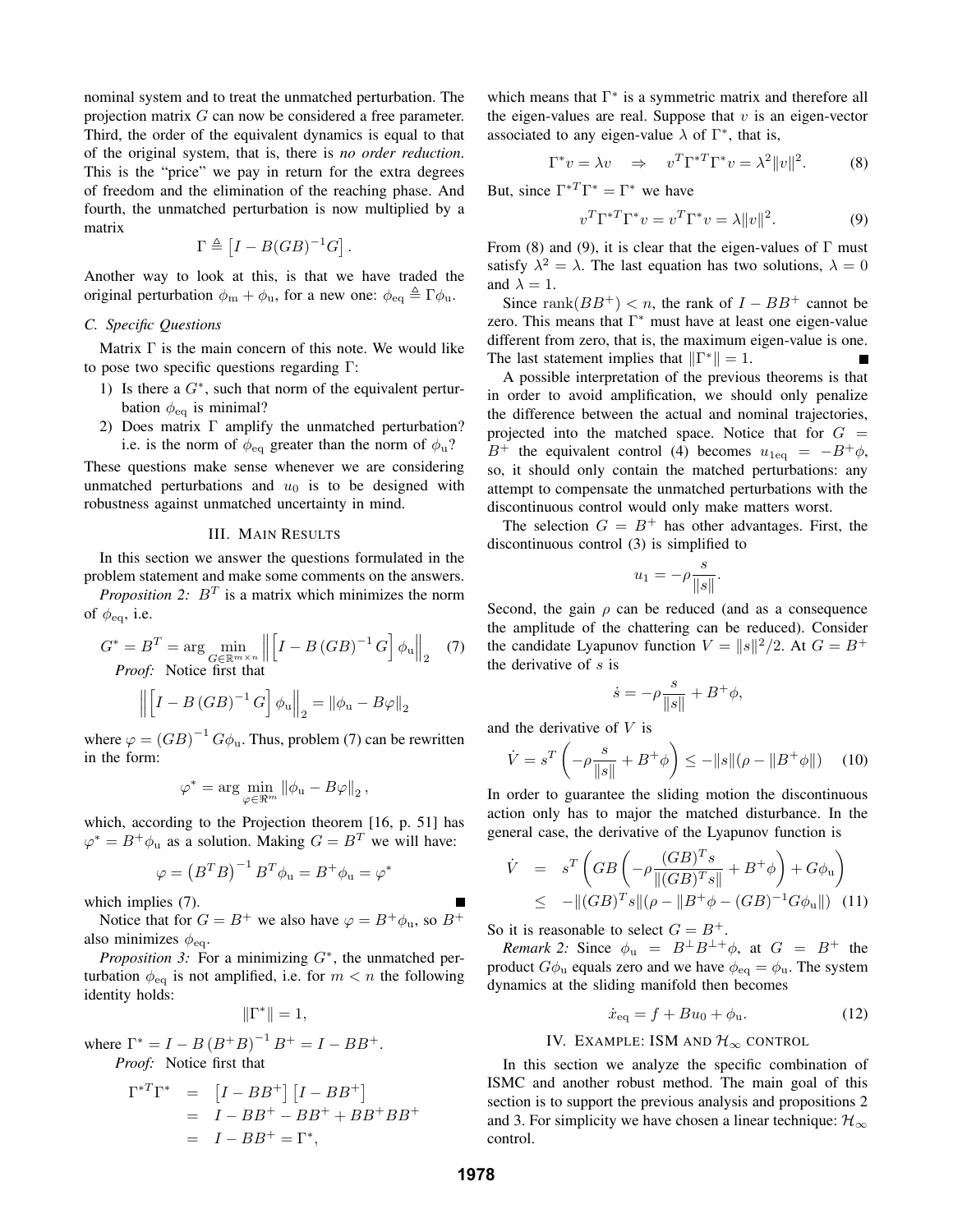## *A. Background,* H<sup>∞</sup> *control*

Within the classical framework, when the full state is available the plants under consideration have the form

$$
\dot{x} = Ax + B_w w + Bu \tag{13a}
$$

$$
z = Cx + Du, \quad z \in \mathbb{R}^{n+m} \tag{13b}
$$

where  $z$  is an artificial penalty variable, matrices  $C$  and  $D$ are of appropriate dimension and establish a compromise between the cost associated to the state and the cost of the control used to keep the state within some bounds. The goal is to minimize the  $\mathcal{H}_{\infty}$  norm of the transfer matrix  $T_{zw}$  that goes from  $w$  to  $z$ .

The following assumption is typical:

*Assumption 4:*  $(A, B)$  is stabilizable,  $(C, A)$  is detectable and  $D^T[C \quad D] = [0 \quad I].$ 

The first part of assumption 4 is obvious and the second guaranties the boundedness of the state. The last part means that z has no cross weighting between the state and control, and that the control weight matrix is the identity. The latter can be relaxed by a suitable coordinate transformation.

The following theorem (given without proof) is a standard result of  $\mathcal{H}_{\infty}$  control [17].

*Theorem 1 (Doyle* et al.*):* Given assumption 4, there exist a controller satisfying

$$
||T_{zw}||_{\infty} < \gamma
$$

iff there exists a real, symmetric, positive semi-definite matrix  $X$  satisfying the Riccati equation

$$
XA + A^T X - X(BB^T - \gamma^{-2} B_w B_w^T)X + C^T C = 0.
$$
 (14)

Moreover, when this condition holds, one such controller is

$$
u = -B^T X x. \tag{15}
$$

In [18], [19] it is shown that the  $\mathcal{H}_{\infty}$  norm in the frequency domain and the (truncated)  $\mathcal{L}_2$  induced norm of a linear system in the time domain are equivalent, i.e., if the conditions of Theorem 1 are satisfied, then

$$
\int_{t_0}^{T} \|z\|^2 \mathrm{d}\tau \le \gamma^2 \int_{t_0}^{T} \|w\|^2 \mathrm{d}\tau \tag{16}
$$

holds for all  $T \geq t_0$ . This equivalence allows to understand the  $H_{\infty}$  problem in terms of *disturbance attenuation*, to generalize the  $\mathcal{H}_{\infty}$  control objective to nonlinear systems and to restate the  $\mathcal{H}_{\infty}$  control problem in the following terms: minimize the system's performance index, where the performance index  $\gamma$ , is understood as a truncated  $\mathcal{L}_2$  gain.

## *B. Proposed Methodology*

The basic idea is to use an ISMC to reject the matched perturbation and design the nominal control using  $\mathcal{H}_{\infty}$ techniques to attenuate the unmatched one. Suppose that a control is to be designed for system (13). In terms of (1) we have  $f(x, t) = Ax$  and  $\phi = B_w w$ . According to (12), the system's dynamics at the sliding manifold is  $\dot{x} = Ax +$  $B^{\perp}B^{\perp}+B_ww + Bu_0$ , where  $\phi_u = B^{\perp}B^{\perp}+B_ww$  was used to derive the previous equation. Notice that the discontinuous

control  $u_1$  is already fixed, so we need to replace u by  $u_0$ in the definition of the penalty variable  $z$ , that is

$$
z_0 = Cx + Du_0.
$$

The problem now becomes that of finding a minimum  $\gamma$  and a semi-definite matrix X that satisfies (14), but with  $B_w$ substituted by  $B^{\perp}B^{\perp}+B_w$ .

The control  $u_1$  is used to keep the state within some bounds and the cost of it should be taken into account if a comparison with the standard  $\mathcal{H}_{\infty}$  control strategy is to be made, in other words: for comparison purposes the original definition of z should be used. Whether or not the discontinuous control  $u_1$  improves the over all performance index is not an easy question to answer, for it depends mainly on the weight  $C$  assigned to the state. We can however, make a (rather informal) remark: notice that by orthogonality  $||B^{\perp}B^{\perp+}B_w w||^2 = ||B_w w||^2 - ||BB^{\dagger}B_w w||^2$ . Since the squared norm of the unmatched perturbation is not bigger than the original one, we should expect a better performance index if the weight given to the state is "high-enough".

We summarize the proposed methodology in the following algorithm:

1) Solve the Riccati equation

$$
XA + ATX - X\left(BBT - \gamma^{-2}\bar{B}_w\bar{B}_w^T\right)X + CTC = 0,
$$
\n(17)

where  $\bar{B}_w \triangleq B^{\perp}B^{\perp+}B_w$ .

2) Set the sliding manifold as

$$
s = B^+ \left[ x(t) - x(t_0) - \int_{t_0}^t (A - BB^T X) x(\tau) d\tau \right]
$$

3) and the control as

$$
u = -B^T X x - \rho \frac{s}{\|s\|}, \quad \rho > \|B^+ B_w w\|.
$$

*C. Numerical Example*

Consider the following LTI system:

$$
\begin{bmatrix} \dot{x}_1 \\ \dot{x}_2 \\ \dot{x}_3 \\ \dot{x}_4 \end{bmatrix} = \begin{bmatrix} 0 & 1 & 0 & 0 \\ 0 & 0 & 1 & 0 \\ 0 & 0 & 0 & 1 \\ -24 & -50 & -35 & -10 \end{bmatrix} \begin{bmatrix} x_1 \\ x_2 \\ x_3 \\ x_4 \end{bmatrix} + (18) + \begin{bmatrix} 0 & 0 \\ 0 & 0 \\ 0 & 1 \\ 1 & 0 \end{bmatrix} \begin{bmatrix} w_1 \\ w_2 \end{bmatrix} + \begin{bmatrix} 0 \\ 0 \\ 0 \\ 1 \end{bmatrix} u.
$$
 (19)

We define the error variable as

$$
z_0 = \underbrace{\begin{bmatrix} 5I_4 \\ \mathbf{0} \end{bmatrix}}_{C} x + \underbrace{\begin{bmatrix} \mathbf{0} \\ 1 \end{bmatrix}}_{D} u_0
$$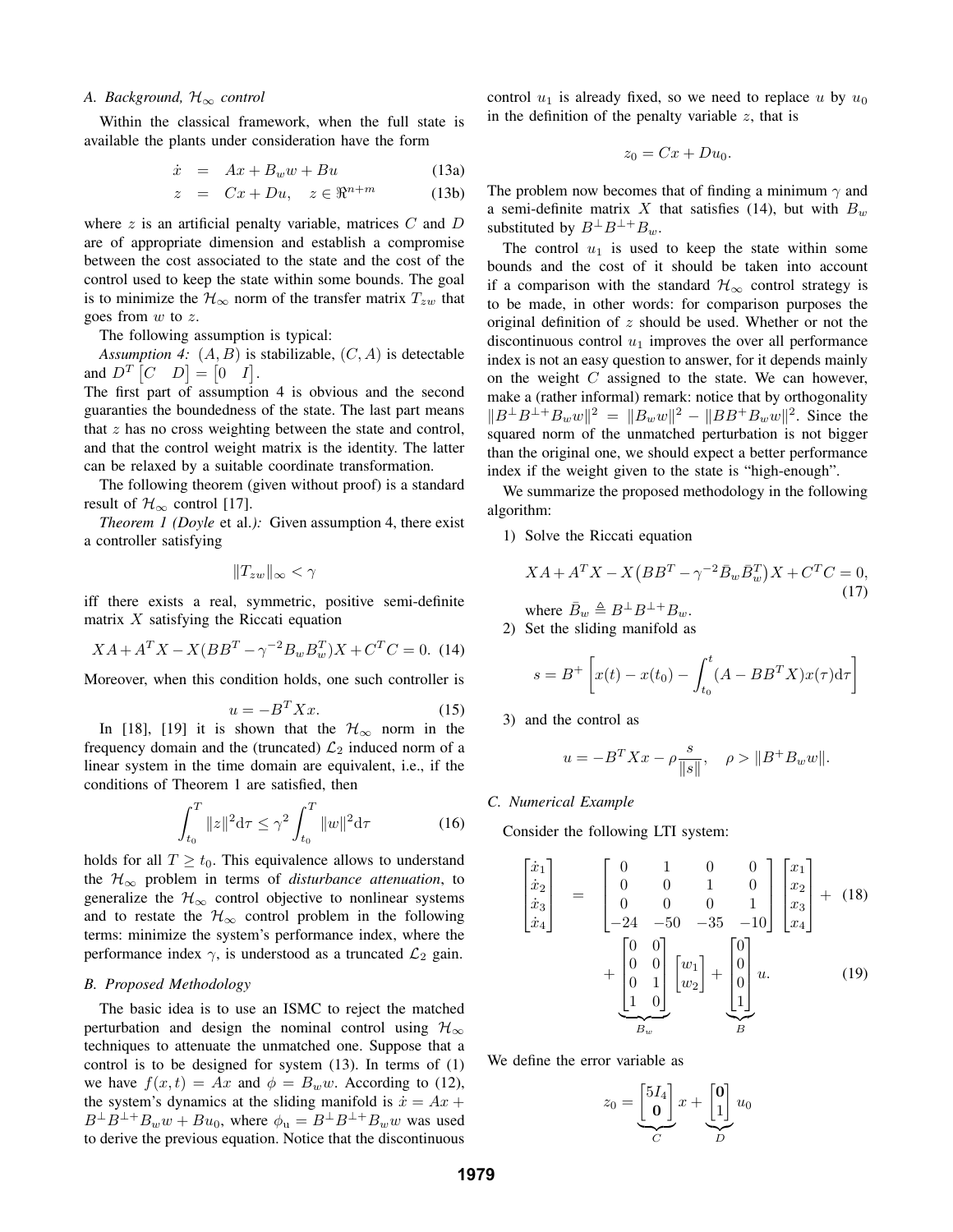*1)*  $H_{\infty}$  *control alone:* Equation (14) has

$$
X = \begin{bmatrix} 116.27 & 200.05 & 120.14 & 7.61 \\ 131.54 & 350.85 & 276.52 & 19.21 \\ -0.39 & 95.41 & 208.05 & 16.07 \\ -5.04 & -1.17 & 13.66 & 2.62 \end{bmatrix}
$$

as a solution when  $\gamma = 7.1$ . The resulting controller is then,

$$
u = -B^T X_{\infty} x = -[-5.04 \quad -1.17 \quad 13.66 \quad 2.62] x
$$

*2) ISMC plus*  $\mathcal{H}_{\infty}$ : The disturbances are first decomposed as

$$
B_w w = \underbrace{\begin{bmatrix} 0 & 0 \\ 0 & 0 \\ 0 & 0 \\ 1 & 0 \end{bmatrix}}_{BB+B_w} w + \underbrace{\begin{bmatrix} 0 & 0 \\ 0 & 0 \\ 0 & 1 \\ 0 & 0 \end{bmatrix}}_{B+B+B_w} w.
$$

The first part is matched and will be eliminated by the discontinuous control  $u_1$ ; the second is unmatched and will be treated using the continuous control  $u_0$ , designed using the  $\mathcal{H}_{\infty}$  technique.

The solution to (17) is given by

$$
X = \begin{bmatrix} 24.77 & -36.36 & -60.69 & -8.76 \\ -8.37 & -89.89 & -183.66 & -24.26 \\ 81.03 & 159.07 & 93.54 & 1.83 \\ 5.15 & 10.16 & 5.85 & 1.53 \end{bmatrix},
$$

and  $\gamma = 5.6$ . The nominal control is

$$
u_0 = -B^T X_\infty x = -\begin{bmatrix} 5.15 & 10.16 & 5.85 & 1.53 \end{bmatrix} x
$$

and the sliding manifold is

$$
s(x,t) = B^{+} \left[ x(t) - x(t_0) - \int_{t_0}^{t} (Ax + Bu_0) d\tau \right]
$$

## *D. Simulation results*

Three simulations were carried out. In all cases the system was perturbed by the signal

$$
w = \sin(\pi t) \begin{bmatrix} 1 & -1 \end{bmatrix}^T \tag{20}
$$

.

and the initial conditions were set at the origin. The first simulation was made using the  $\mathcal{H}_{\infty}$  controller. The second, using the combination 'ISMC plus  $\mathcal{H}_{\infty}$ ', but with G set different to  $B^+$ . To illustrate our point, a rather extreme case was used

$$
G = 0.5B^{+} + 10\sum_{i=1}^{3} B_{i}^{\perp +} = \begin{bmatrix} -10 & -10 & 10 & 0.5 \end{bmatrix}
$$

where  $B_i^{\perp +}$  was taken as the *i*th row of  $B^{\perp +}$ . The third simulation was made using the optimal value  $G = B^{+}$ . The system's states are shown in Fig. 1.

In the second simulation the gain  $\rho$  needed to enforce the sliding mode was obtained using (11) and was set to 35. In the last simulation it was obtained using (10) and was set to 1.5. In both cases the discontinuous control was approximated by

$$
u_1 = -35 \frac{s}{|s| + 0.0002}
$$
 and 
$$
u_1 = -1.5 \frac{s}{|s| + 0.0002}
$$



Fig. 1. System's states. Simulation results for the  $\mathcal{H}_{\infty}$  controller (dashedline) and the "ISM plus  $\mathcal{H}_{\infty}$ " controller for two cases:  $G \neq B^+$  (dottedline) and  $G = B<sup>+</sup>$  (solid-line)



Fig. 2. High frequency controls. Equivalent controls (upper) for  $G \neq B^{+}$ (dotted) and  $G \neq B^+$  (solid). Actual controls (lower)  $u_1 = -35s/(|s| +$ 0.0002) for  $G \neq B^+$  (dotted) and  $u_1 = -1.5s/(|s| + 0.0002)$  for  $G =$  $B^+$  (solid).

respectively. As shown in Fig. 2, these controls follow closely the equivalent controls obtained in (4). It can be seen, that when the matrix  $G$  achieving the minimal norm of the equivalent perturbation is not used, the control acts in the opposite direction, i.e. it's effect is *counter effective*.

For comparison purposes, we have in Fig. 3 a plot of  $||z||_{\mathcal{L}_2}/||w||_{\mathcal{L}_2}$  for each controller. When G is selected improperly, the value is *increased* due to the amplification of  $\phi$ <sub>u</sub>. When G is selected properly, the value is lower than the one obtained by  $\mathcal{H}_{\infty}$  alone.

## V. CONCLUSIONS

In this note we analyze the effects that the projection matrix have on the resulting (equivalent) perturbation. In the presence of unmatched disturbances the projection matrix